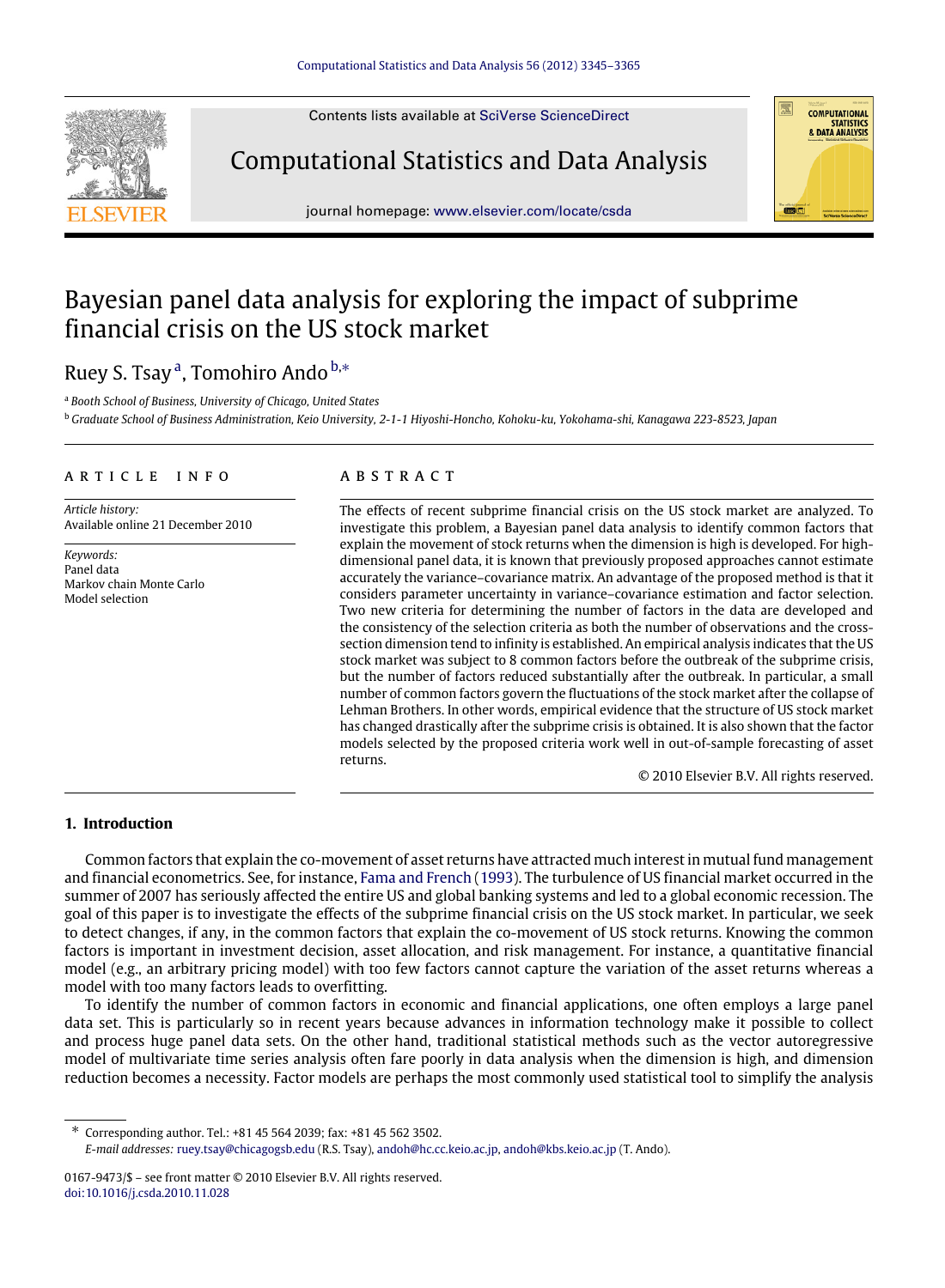of huge panel data sets. Indeed, many efforts have been devoted lately in the econometric and statistical literature to factor models for analyzing high-dimensional data. See, for example, [Stock](#page--1-1) [and](#page--1-1) [Watson](#page--1-1) [\(1998,](#page--1-1) [2002a,](#page--1-2) [2004\),](#page--1-3) [Forni](#page--1-4) [et al.](#page--1-4) [\(2000\)](#page--1-4), [Forni](#page--1-5) [and](#page--1-5) [Lippi](#page--1-5) [\(2001\)](#page--1-5), [Bai](#page--1-6) [and](#page--1-6) [Ng](#page--1-6) [\(2002\)](#page--1-6), [Bai](#page--1-7) [\(2003\)](#page--1-7), and [Hallin](#page--1-8) [and](#page--1-8) [Liska](#page--1-8) [\(2007\)](#page--1-8) in the econometric literature. In the statistical literature, [McLachlan](#page--1-9) [et al.](#page--1-9) [\(2003\)](#page--1-9), [Lopes](#page--1-10) [and](#page--1-10) [West](#page--1-10) [\(2004\)](#page--1-10), [Lopes](#page--1-11) [et al.](#page--1-11) [\(2008\)](#page--1-11), [Carvalho](#page--1-12) [et al.](#page--1-12) [\(2008\)](#page--1-12), [Ando](#page--1-13) [\(2009\)](#page--1-13), [Bhattacharya](#page--1-14) [and](#page--1-14) [Dunson](#page--1-14) [\(2009\)](#page--1-14), and [Frühwirth-Schnatter](#page--1-15) [and](#page--1-15) [Lopes](#page--1-15) [\(2010\)](#page--1-15) all consider Bayesian factor analysis. In particular, [Lopes](#page--1-10) [and](#page--1-10) [West](#page--1-10) [\(2004\)](#page--1-10) treated model uncertainty in Bayesian factor analysis using reversible jump Markov chain Monte Carlo. [West](#page--1-16) [\(2003\)](#page--1-16) considered Bayesian factor regression models in the ''large *p*, small *n*'' setting.

The usefulness of factor models in economic applications has also been reported in the literature. [Stock](#page--1-17) [and](#page--1-17) [Watson](#page--1-17) [\(2002b\)](#page--1-17) reported that forecasting errors of many macroeconomic variables are reduced by extracting a small number of common factors from a large panel of economic and financial variables. [Bernanke](#page--1-18) [and](#page--1-18) [Boivin](#page--1-18) [\(2003\)](#page--1-18) found that the unobserved factors are empirically related to the monetary policy of the US Federal Reserve Banks. Furthermore, factor models are useful tools in forecasting financial variables [\(Stock](#page--1-19) [and](#page--1-19) [Watson,](#page--1-19) [2003\)](#page--1-19) and in constructing a core inflation index [\(Forni](#page--1-20) [and](#page--1-20) [Reichlin,](#page--1-20) [1998\)](#page--1-20).

For a given panel data set, an important topic in factor modeling is the determination of the optimal (i.e., true) number of factors because the number of factors plays a fundamental role in modeling, interpreting, and forecasting of the data. To select the number of factors, [Forni](#page--1-4) [et al.](#page--1-4) [\(2000\)](#page--1-4) advocated a heuristic rule based on the number of diverging dynamic eigenvalues of the covariance matrix. Using an information theoretic approach, [Bai](#page--1-6) [and](#page--1-6) [Ng](#page--1-6) [\(2002\)](#page--1-6) proposed several criteria for the identification of the number of factors. These authors showed that their selection criteria are consistent in the sense that, under certain assumptions, the identified number of factors shrink towards the true number of factors as both the number of observations and the cross-section dimension tend to infinity. [Onatski](#page--1-21) [\(2005\)](#page--1-21) developed another criterion based on the theory of random matrices.

Our limited experience indicates that the aforementioned methods for selecting the number of factors may fare poorly in finite samples; see also the cases of small *N* and *T* in Tables I–VIII of [Bai](#page--1-6) [and](#page--1-6) [Ng](#page--1-6) [\(2002\)](#page--1-6). The aim of this paper is, therefore, to develop new criteria for factor selection that perform well in finite samples. Our approach is Bayesian and the proposed criteria are referred to as the Panel Data *C<sup>p</sup>* (PDC*p*) and Panel Data Information Criterion (PDIC), respectively. A special feature of these new criteria is that they consider parameter uncertainty in factor selection. In recent years, many studies reported advantages of treating parameter uncertainty in statistical analysis; See, e.g., [Campbell](#page--1-22) [et al.](#page--1-22) [\(2003\)](#page--1-22). Since we estimate the factor model by a Bayesian procedure, no criteria are currently available to select the number of factors when both the dimension and sample size go to infinity. The second goal of this paper is to develop criteria that can select a proper factor model when a Bayesian approach is adopted in the analysis.

We establish the consistency of the proposed criteria under certain conditions as both the number of observations and the cross-section dimension tend to infinity. One of the main advantages of our criteria relative to the others available in the literature is that they work well even in the situation when the number of observations and the cross-section dimension are small. Another advantage of the proposed *PDC<sup>p</sup>* criterion is that it is less sensitive than other criteria to the violation of model assumptions. Our simulation study shows that the proposed *PDC<sup>p</sup>* criterion continues to work well, even when there are heteroscedasticity, serial correlation, and fat-tailed features in the data. Similar to that of [Amengual](#page--1-23) [and](#page--1-23) [Watson](#page--1-23) [\(2007\)](#page--1-23), the proposed criteria can be modified to select the number of dynamic factor models in panel data.

In application, we employ the daily returns of 49 industrial portfolios from the Fama and French database to investigate the impact of subprime crisis on the US stock market. We divided the data span into the following three periods: (1) June 30, 2006 to June 29, 2007 denoting period before the outbreak of the subprime crisis, (2) August 1, 2007 to August 29, 2008 denoting the period after the outbreak of the subprime crisis, but before the Lehman's failure, (3) October 1, 2008 to September 30, 2009 denoting the period after Lehman's failure. We omit one month of returns between the periods because the exact dates of impact that the extreme events have on the market are not certain.

Based on the proposed criteria, we found that the number of common factors reduced substantially after the outbreak of the subprime crisis. We then investigated the correlation structure between the unobserved factors and some well-known factors in the literature, including [Fama](#page--1-0) [and](#page--1-0) [French](#page--1-0) [\(1993\)](#page--1-0)'s three factors, Momentum factor, Short-Term Reversal factor, and Long-Term Reversal factor. The first latent factor in each period is strongly correlated with the market excess return of the period. More interestingly, we found that some unobserved factors are not correlated with these observable 6 factors. The result indicates that there is room for developing new factors to help explain the US stock returns.

We also evaluate the out-of-sample forecasting performance of the proposed method and show that the proposed method improves the forecasting performance over the model that uses the six commonly used factors mentioned before. Finally, we construct certain portfolios based on the selected factors and demonstrate that the proposed portfolio performs well.

The paper is organized as follows. Section [2](#page--1-24) describes the factor model and the associated assumptions used in the paper. It also briefly reviews the asymptotic principal component analysis of [Connor](#page--1-25) [and](#page--1-25) [Korajczyk](#page--1-25) [\(1986,](#page--1-25) [1988\);](#page--1-26) see also [Forni](#page--1-4) [et al.](#page--1-4) [\(2000\)](#page--1-4) and [Stock](#page--1-1) [and](#page--1-1) [Watson](#page--1-1) [\(1998\)](#page--1-1). Section [3](#page--1-27) introduces a Bayesian estimation procedure of principal components under the additional assumption of elliptical distributions. It also presents a Markov chain Monte Carlo (MCMC) algorithm for estimating the posterior distribution in a panel data. We demonstrate details of the MCMC procedure using multivariate normal, including the use of singular multivariate normal distribution. In Section [4](#page--1-28) we propose the new model selection criteria, Panel Data *C<sup>p</sup>* and Panel Data Information Criterion, and establish their consistency property. Section [5](#page--1-29) conducts Monte Carlo simulations. In the simulation, we compare the performance of the proposed criteria with others available